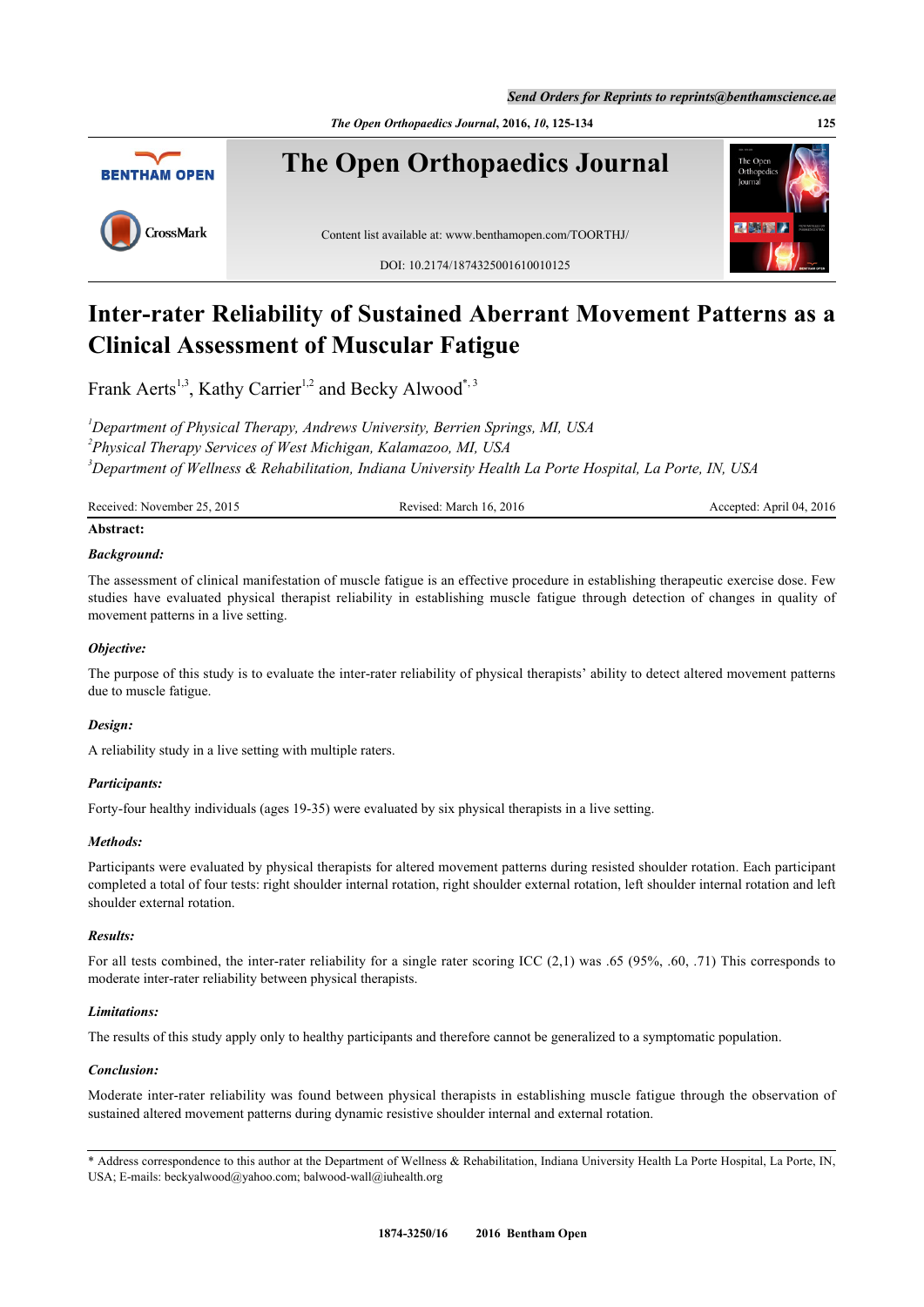**Keywords:** Dose, medical exercise therapy, muscle fatigue, physical therapy, shoulder, therapeutic exercise.

#### **BACKGROUND**

Therapeutic exercise is defined as the systematic performance or execution of planned physical movements, postures, or activities intended to: 1) remediate or prevent impairments, 2) enhance function, 3) reduce risk, 4) optimize overall health, and 5) enhance fitness and well- being [[1\]](#page-7-0). Therapeutic exercise has demonstrated its effectiveness for patients across broad areas of practice such as neurological, musculoskeletal, and cardiopulmonary conditions [\[2](#page-7-1) - [4](#page-7-2)]. It is the cornerstone of physical therapy clinical practice and, in turn, makes up forty percent (40%) of government reimbursements for physical therapy [[5,](#page-7-3) [6\]](#page-7-4). Despite therapeutic exercise's high utilization and demonstrated usefulness, inconsistent clinical outcomes remain for several commonly treated conditions within the scope of physical therapy [\[2](#page-7-1), [7\]](#page-7-5). Reported clinical and research variability in the effectiveness of exercise for certain conditions such as osteoarthritis of the knee, total hip arthroplasty, and shoulder impingement syndrome may not be due to the effect of therapeutic exercise on that condition. Rather, inconsistent effects may be due to the lack of appropriate intensity of the exercise program [\[2](#page-7-1) - [4,](#page-7-2) [7,](#page-7-5) [8\]](#page-7-6).

In order for an exercise and/or exercise program to be effective, an appropriate intensity is required to trigger the expected histological and physiological response. Intensity of an exercise is determined by its dose, of which two defining parameters are exercise resistance and number of repetitions performed [\[9](#page-7-7) - [13](#page-8-0)]. To determine the appropriate resistance and repetitions, several methods and tests can be applied. For healthy subjects, the proper resistance is commonly based on the establishment of one repetition max (1RM). The procedure to establish a dynamic 1RM for an exercise requires multiple muscle contractions close to 1RM. After establishing 1RM, sub-maximal resistance levels can be established for healthy subjects by using existing reference tables and equations. Many factors influence the relationship between 1RM and sub-maximal intensity levels such as: overall training status, specificity of training status, genetic factors, gender, exercise specificity, type of muscle action, execution speed, and presence of disease or injury. Testing close to 1RM also requires a certain level of familiarity with the exercise and training status for safety. Therefore, it may be inappropriate to develop even a healthy subject's training program based solely on the testing of 1RM. Further, a clinical setting involves injured or diseased tissue that may not tolerate the use of 1RM due to further risk of tissue injury or increased symptoms [\[14\]](#page-8-1). An alternate tool is the evaluation of the clinical manifestation of muscle fatigue, to which central and peripheral factors contribute. In healthy subjects, the major source of fatigue appears to be within the muscle fiber itself [\[15\]](#page-8-2). A study by Braun [[16\]](#page-8-3) indicates that intramuscular factors contributed 80% to the muscle fatigue with the remainder being attributable to central nervous system factors.

A wide variety of definitions exist for muscle fatigue. According to Bigland-Ritchie and Sogaard, "to circumvent this limitation, most investigators invoke a more focused definition of muscle fatigue as an exercise-induced reduction in the ability of muscle to produce force or power whether or not the task can be sustained [\[17,](#page-8-4) [18\]](#page-8-5)." Enoka reports, "a critical feature of this definition is the distinction between muscle fatigue and the ability to continue the task. Accordingly, muscle fatigue is not the point of task failure or the moment when the muscle becomes exhausted. Rather, muscle fatigue is a decrease in the maximal force or power that the involved muscles can produce, and it develops gradually soon after the onset of the sustained physical activity [\[19](#page-8-6), [20](#page-8-7)]."

Fatigue can be evaluated through several volitional and non-volitional means. Changes in EMG and torque output can be used as measurements of fatigue. Tests are very specific to the muscle group tested, the type of muscular contraction, the velocity of the movement, the movement range, and the equipment utilized [\[21\]](#page-8-8). Equipment requirements and limitations on testing functional movement patterns may make this impractical in a clinical setting. Tests relying on torque output may not take into consideration changes in a movement pattern that may occur prior to muscular exhaustion [\[22\]](#page-8-9). With these limitations established, how does a clinician ascertain the appropriate dose of dynamic exercises? In the 1960's, Oddvar Holten developed the concept of Medical Exercise Therapy (MET), which promotes a submaximal testing procedure. The testing procedure determines the resistance based on the goal repetitions and the use of a theoretical curvilinear relationship between repetitions and percent of 1RM to guide the testing. In order to establish the exercise dose, the patient is asked to complete, with a given resistance, as many repetitions as possible to fatigue. It has been reported that muscle fatigue in the upper extremities may result in diminished proprioception and kinesthesia [[23,](#page-8-10) [24](#page-8-11)], which leads to a decline in quality of movement. A decline in the quality of movement is considered one of the first observational clinical signs of local neuro-muscular fatigue and may even occur prior to the patient's perception of fatigue [[25](#page-8-12)]. Muscle fatigue may also be observed as a change in execution speed, and/or an alteration in movement range, and/or the appearance of accessory muscle contractions and movements. In this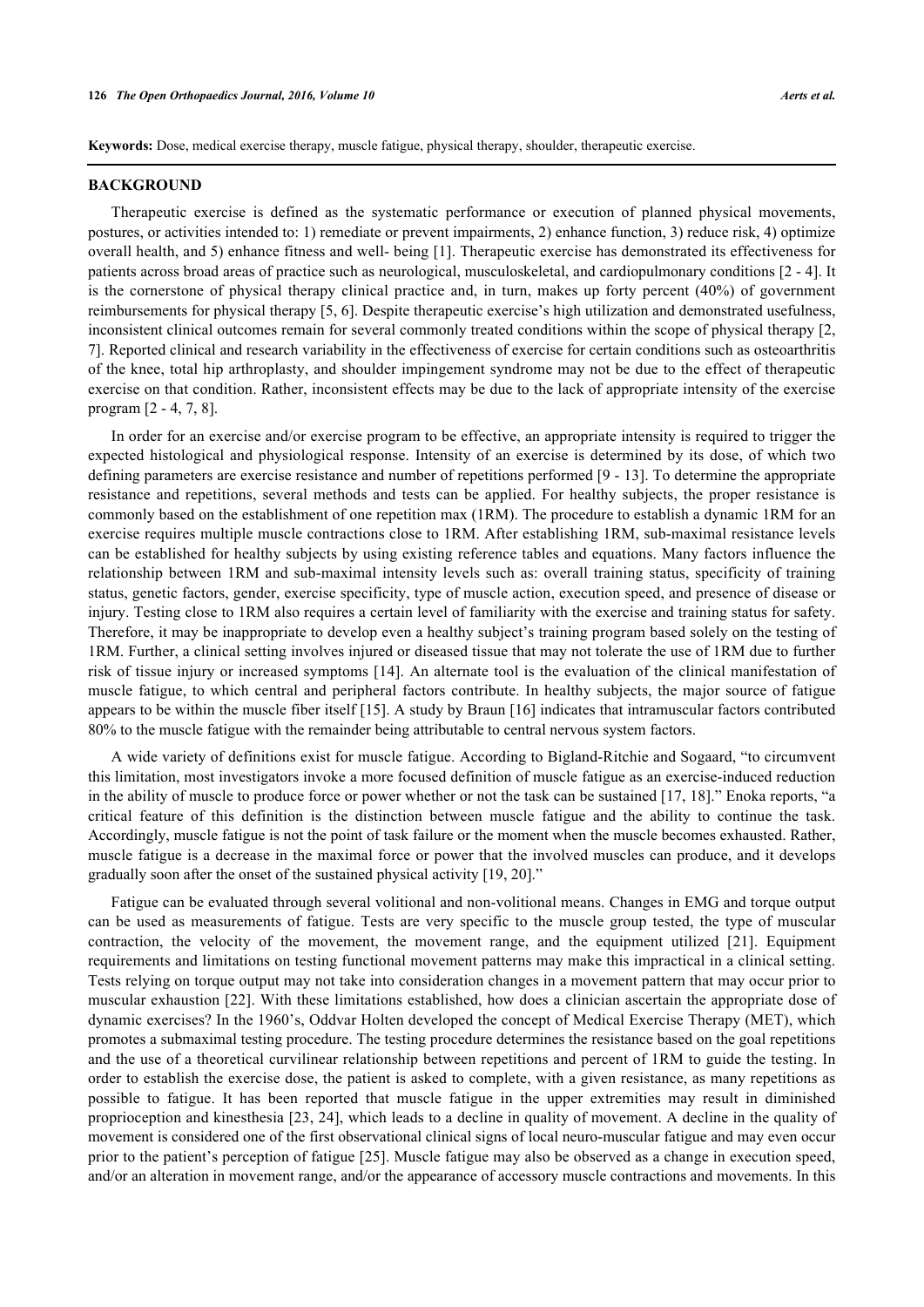scenario, it is imperative for clinicians to effectively identify fatigue to prevent further injury and to appropriately dose the therapeutic exercise.

The proposed testing procedure relies on the clinician's ability to detect changes in the quality of movement. In order for the testing procedure to be clinically useful, reliability must be established. The purpose of this study is to evaluate the inter-rater reliability of physical therapists' ability to detect aberrant movement patterns due to muscle fatigue. Aberrant movement is defined as a deviation of the normal movement pattern and may be observed as changes in movement range, movement accelerations or decelerations, and out of plane movements due to a decrease of neuromuscular control around the physiological axis of movement. The ability to detect aberrant movements would allow a therapist to establish an appropriate dose for therapeutic exercise. It is hypothesized that good inter-rater reliability can be established for detecting altered movement patterns due to local muscular fatigue for repetitive glenohumeral external and internal rotation through visual assessment.

# **MATERIALS AND METHODOLOGY**

#### **Participants**

Forty-seven (47) individuals, both men and women, over the age of eighteen (18) were recruited on a voluntary basis. Exclusion criteria included upper quarter pain within the last year, history of shoulder surgical repair dysfunction, lack of functional shoulder active range of motion, or a body mass index above thirty (30).

A screening was performed on all forty-seven (47) participants; however forty-four (44) participated in the complete testing. One student was ill on the day of testing and two did not show for the final testing. The screening process was completed to ensure participants did not meet the exclusion criteria and were fit to participate in the study. All participants were informed about the purpose, objectives, and methods of the study. Each participant read and signed an informed consent. The institutional review board at Andrews University approved this research.

Of the forty-four (44) subjects, 21 (47.7%) were females and 23 (52.3%) were males with an average age of 22.9 years ( $\pm$  3.6; 19-35 years). Descriptive information for height, weight, BMI, hand dexterity, grip and isometric external and internal rotation shoulder strength is provided in Table **[1](#page-2-0)**.

| Variable                    | N  | $\frac{0}{0}$ | X      | <b>SD</b> | Min   | <b>Max</b> |
|-----------------------------|----|---------------|--------|-----------|-------|------------|
| Gender                      |    |               |        |           |       |            |
| Male                        | 23 | 52.3          |        |           |       |            |
| Female                      | 21 | 47.4          |        |           |       |            |
| Age In Years                |    |               | 22.91  | 3.63      | 19.00 | 35.00      |
| Height (cm)                 |    |               | 172.44 | 9.77      | 147.0 | 188.0      |
| Weight (Kg)                 |    |               | 69.35  | 13.64     | 42.00 | 95.50      |
| <b>Body Mass Index</b>      |    |               | 23.14  | 3.14      | 18.10 | 29.90      |
| Grip Strength R (Kg)        |    |               | 42.15  | 11.69     | 23.30 | 65.50      |
| Grip Strength L (Kg)        |    |               | 39.42  | 11.35     | 20.50 | 64.40      |
| Dexterity                   |    |               |        |           |       |            |
| Right                       | 40 | 91            |        |           |       |            |
| Left                        | 4  | 9             |        |           |       |            |
| Right Shoulder Isometric ER |    |               | 10.03  | 2.56      | 3.90  | 15.30      |
| Left Shoulder Isometric ER  |    |               | 10.46  | 2.90      | 3.40  | 15.80      |
| Right Shoulder Isometric IR |    |               | 13.10  | 3.10      | 5.80  | 21.00      |
| Left Shoulder Isometric IR  |    |               | 11.56  | 2.81      | 6.00  | 18.70      |

#### <span id="page-2-0"></span>**Table 1. Summary of subjects.**

<span id="page-2-1"></span>Six (6) physical therapist raters were recruited from local area outpatient orthopedic physical therapy clinics. Each was a licensed physical therapist and all were actively working throughout the states of Michigan and Indiana. They spent on average, more than 37 hours per week (24-40) in direct patient care. The average years of experience is 12.5 years ( $\pm$  2.3; 10-15 years) with the majority having a Master's degree (66.7%). Descriptive information pertaining to the raters is presented in Table**2**. The investigators provided the raters with background information in the exercise technique and testing procedures in a live instructional session. They were allowed to practice scoring, and were given written instructions and a video detailing the testing procedures.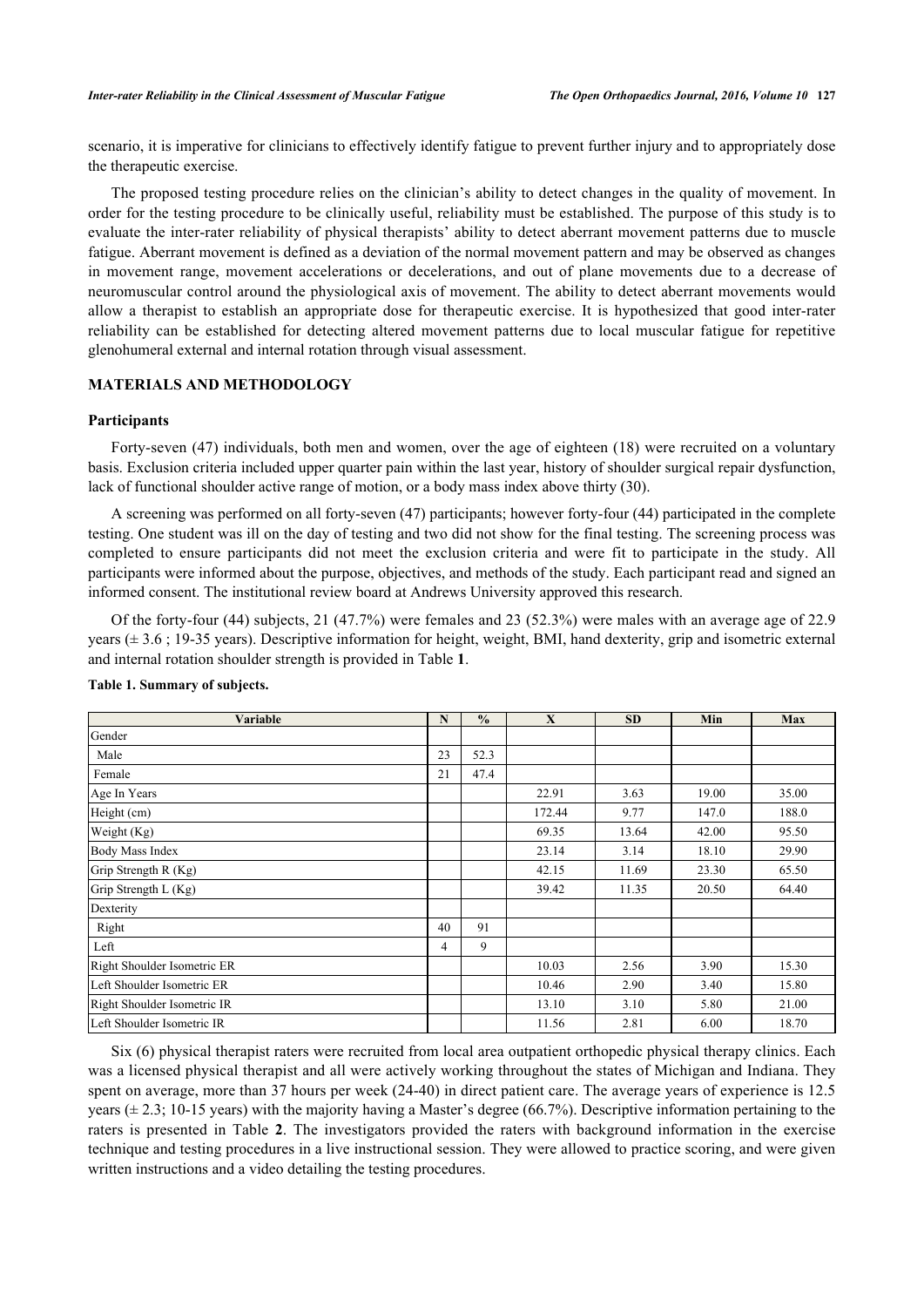| Variable                | N              | $\frac{0}{0}$ | X     | <b>SD</b> | Min | Max |
|-------------------------|----------------|---------------|-------|-----------|-----|-----|
| Gender                  |                |               |       |           |     |     |
| Male                    | 2              | 33.3          |       |           |     |     |
| Female                  | 4              | 66.7          |       |           |     |     |
| Age                     | 6              |               | 39.67 | 3.27      | 10  | 15  |
| Type of Degree          |                |               |       |           |     |     |
| Bachelor's              |                | 16.7          |       |           |     |     |
| Master's                | $\overline{4}$ | 66.7          |       |           |     |     |
| Doctoral                |                | 16.7          |       |           |     |     |
| Specialty Certification |                |               |       |           |     |     |
| $\rm No$                | 5              | 83.3          |       |           |     |     |
| Yes                     |                | 16.7          |       |           |     |     |
| Years in Practice       | 6              |               | 12.50 | 2.59      | 35  | 45  |
| Hours Worked Per Week   |                |               | 37.33 | 6.53      | 24  | 40  |

#### **Equipment**

Grip strength was assessed in kilograms using a Jamar Dynamometer (Lafayette Instrument Company, Inc, Lafayette, Indiana) for a series of three (3) repetitions with the maximal score used as the measurement. Isometric strength was measured in kilograms using a Lafayette Manual Muscle Test System (Lafayette Instrument Company, Inc, Lafayette, Indiana) For dynamic exercise, participants used the standard STEENS pulley system (STEENS Industrier, AS, Ski, Norway) with one hundred (100) gram resistance increments and a multi-purpose bench.

## **Procedure**

## *Enrollment and Assessment for Eligibility*

<span id="page-3-0"></span>As shown in Fig. (**[1](#page-3-0)**), the procedure for participants started with an assessment of eligibility. Screening included a questionnaire for past medical history related to upper quarter bilateral symptoms, age, gender, height in centimeters and dexterity. The physical exam included evaluation for posture, upper motor neuron dysfunction, cervical active range of motion, shoulder active range of motion, thoracic active range of motion, and shoulder girdle active range of motion deficits. The participants were also tested for grip strength in kilograms, isometric shoulder internal and external rotation strength in kilograms, and weight in kilograms.



#### Fig. (1). Overview of procedure.

## *Baseline Testing*

Each participant was asked to perform four (4) isometric maximum strength tests: right shoulder external rotation, right shoulder internal rotation, left shoulder external rotation and left shoulder internal rotation. Each test involved a series of three (3) consecutive repetitions of isometric strength assessment with resistance at the wrist in neutral and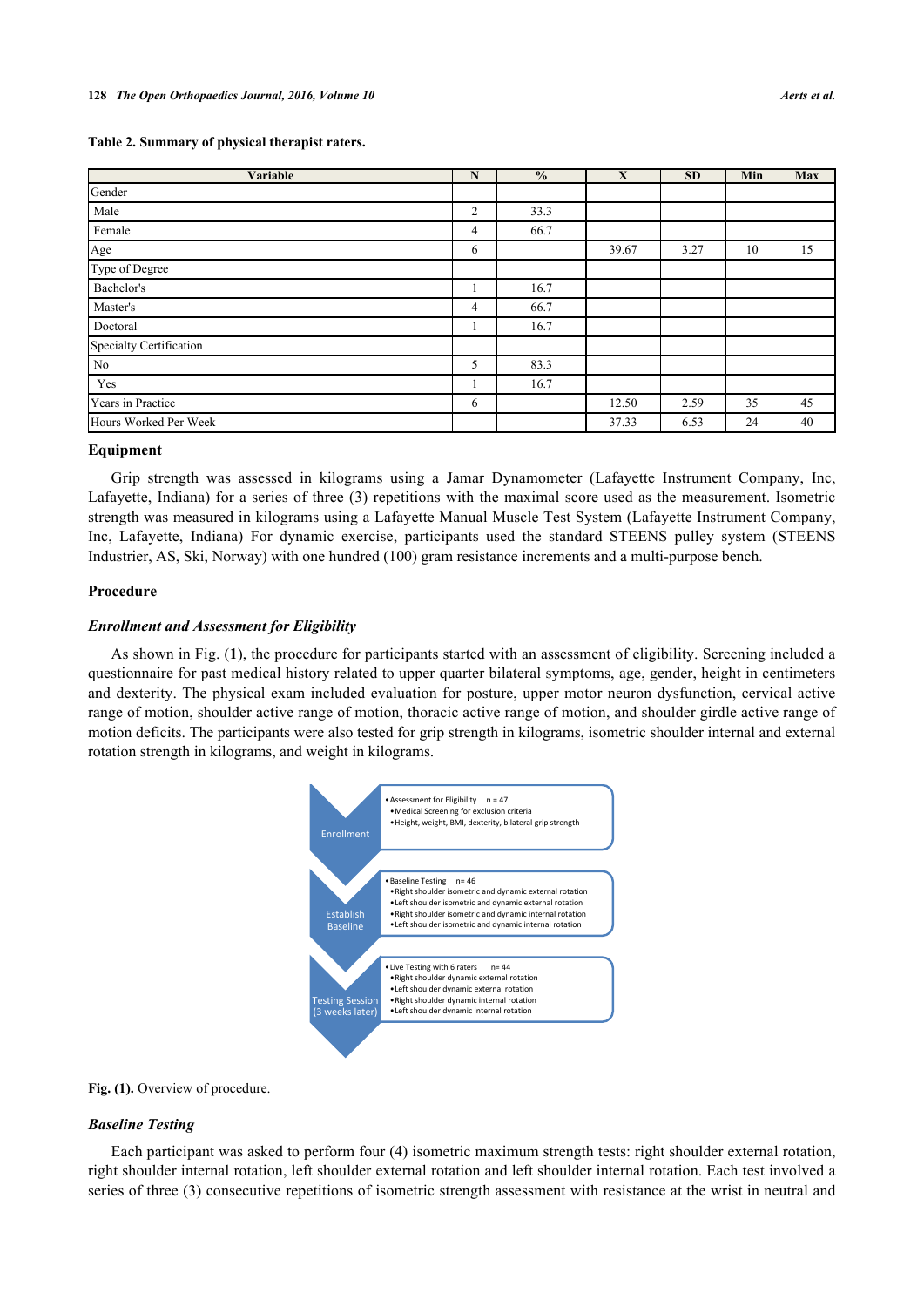#### *Inter-rater Reliability in the Clinical Assessment of Muscular Fatigue The Open Orthopaedics Journal, 2016, Volume 10* **129**

<span id="page-4-0"></span>shoulder in 30 degrees of flexion and 30 degrees of abduction. The maximal score was used as the measurement. Following isometric testing, each participant was placed in a sitting position on a multi-purpose bench with the elbow supported and the shoulder in an open packed position. The starting position included the elbow at ninety (90) degrees of flexion and the wrist in neutral. The pulley and bench were set up in a manner to allow for perpendicular angles of both the pulley rope with the humerus and the pulley rope with the forearm at mid-range. This allowed the rope to remain in the appropriate plane of movement. Resistance was provided by the STEENS pulley at approximately fifteen (15) to fifty (50) percent of the maximum isometric strength assessed during baseline testing. Each participant was then asked to complete active shoulder external (Fig. **[2](#page-4-0)**) or internal (Fig. **[3](#page-4-1)**) rotation to exhaustion. The screening resistance was adjusted to allow for an adequate number of repetitions to be assessed in the future testing session. Each participant was instructed in the testing procedures and given a testing appointment three weeks later to allow for full recovery from the baseline testing.



<span id="page-4-1"></span>Fig. (2). External rotation.



**Fig. (3).** Internal rotation.

#### *Testing Session*

During live testing, each participant was identified by a pre-assigned number and placed as previously described on a multi-purpose bench with the resistance adjusted based on the earlier screening session. They were then instructed by the investigator to perform as many repetitions as possible, without counting, until they could not physically complete one more repetition. The raters were simultaneously instructed by the co-investigator to count and record the amount of repetitions performed prior to the appearance of a sustained altered movement pattern. A sustained altered movement pattern was defined as: change in speed, range of motion, wrist position, scapular movement, and/or elbow position for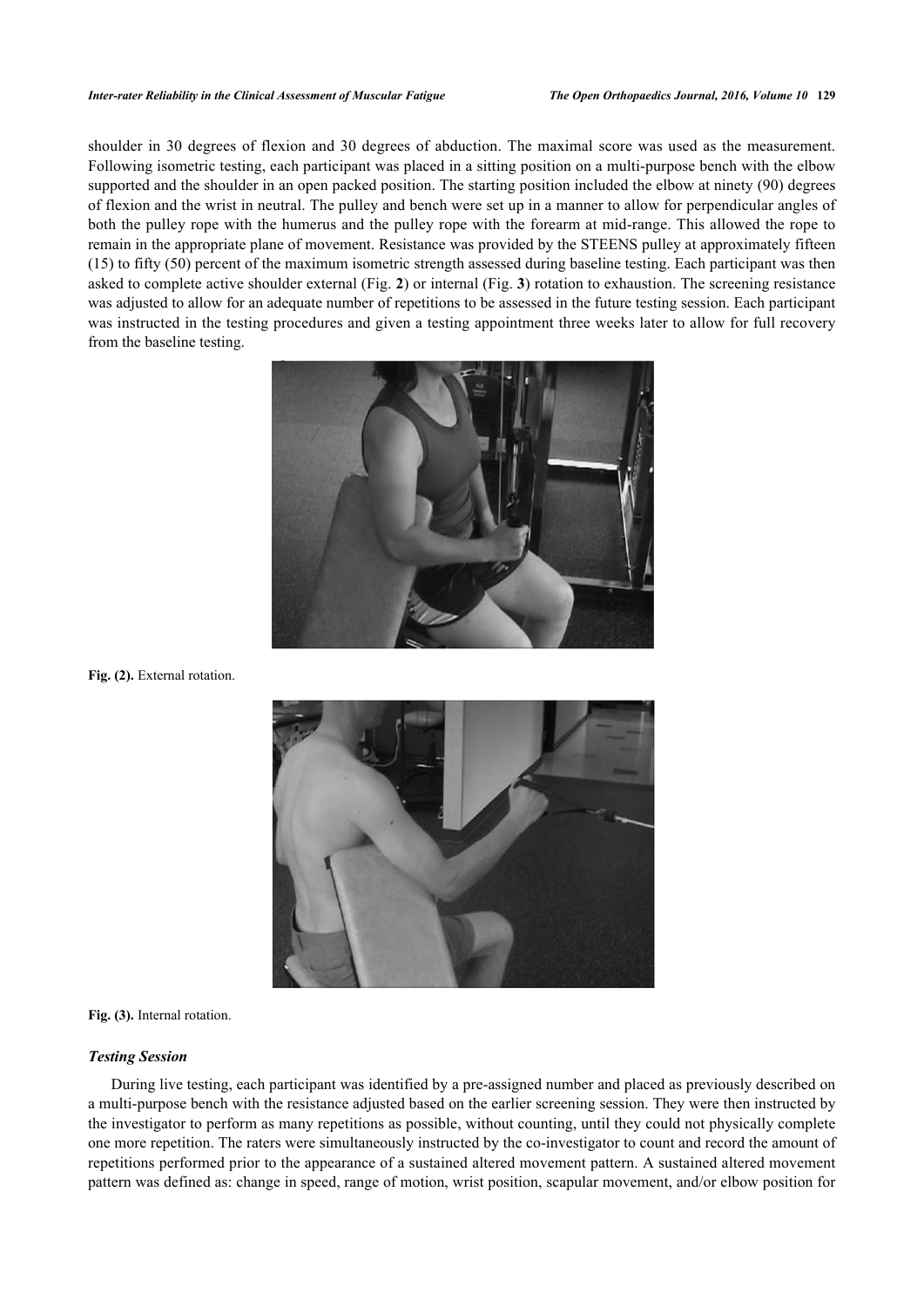at least three (3) consecutive repetitions. Male participants were asked to remove their shirts and female participants were asked to wear halter tops during the testing to allow for full observation of the shoulder girdle and thorax.

A total of four (4) tests were completed for each participant: right shoulder external rotation, left shoulder external rotation, right shoulder internal rotation, and left shoulder internal rotation. Six (6) physical therapist raters simultaneously observed a total of one hundred seventy-six (176) tests. Each rater turned in their score sheet to the coinvestigator for each participant. Both raters and participants were blinded from the results of this study.

## **Data Analysis**

Frequencies were calculated for sex, type of degree, and specialty certifications of the six (6) rater physical therapists and reported in percentages of the sample. Descriptive statistics were calculated for age and years in practice of the six (6) rater physical therapists and expressed as median and range.

Descriptive analyses, including frequency for categorical variables and calculation of median and range for continuous variables were calculated for all forty-four (44) subjects. Due to the continuous data and multiple physical therapist raters used in this study, intraclass correlation coefficients (ICCs) were used for the reliability analysis with a confidence interval (CI) of 95%. We used l ICC form (2,1) for the calculation of the intraclass correlation coefficients. This single rating model allows for demonstrating confidence that trained physical therapists in a clinical setting would score a test equally [[26\]](#page-8-13). The guidelines used for interpretation of the ICCs were as follows: 0.00 to 0.25 indicated little if any correlation; 0.26 to 0.49 indicated low correlation; 0.50 to 0.69 indicated moderate correlation; 0.70 to 0.89 indicated high correlation; and .090 to 1.00 indicated very high correlation [\[27](#page-8-14)]. All data were analyzed using SPSS 20.0 (SPSS Inc, Chicago, Illinois).

# **RESULTS**

Each subject performed four (4) dynamic tests. A total of 176 tests were performed of which 175 tests were appropriately scored as one therapist was absent for one test of right shoulder external rotation. The range of repetitions for all scored tests was between 0 and 54 repetitions. Descriptive information for all scored tests per each rater is represented in Table **[3](#page-5-0)**. For all tests, the inter-rater reliability for a single rater scoring (ICC 2,1) was .65 (95% CI: . 60, .71). The highest inter-rater reliability for a single rater scoring (ICC 2,1) was found for right shoulder internal rotation with an ICC of . 68 (95% CI: .56, .78). The inter-rater reliability for a single rater scoring (ICC 2,1) for right shoulder external rotation, left shoulder external rotation and left shoulder internal rotation were respectively .65 (95% CI: .54, .76); .67 (95% CI: .55, .77) and .63 (95% CI: .51, .75).

|                    |       | Range       | <b>Minimum</b> | <b>Maximum</b> | Mean        | <b>Std. Deviation</b> |
|--------------------|-------|-------------|----------------|----------------|-------------|-----------------------|
|                    | tests | <b>Reps</b> | <b>Reps</b>    | <b>Reps</b>    | <b>Reps</b> | <b>Reps</b>           |
| Rater 1            | 176   | 53          |                | 54             | 15.68       | 8.345                 |
| Rater 2            | 176   | 47          |                | 49             | 15.55       | 7.133                 |
| Rater 3            | 176   | 44          |                | 49             | 15.26       | 6.815                 |
| Rater 4            | 175   | 39          |                | 41             | 17.39       | 8.366                 |
| Rater 5            | 176   | 32          |                | 37             | 15.73       | 6.080                 |
| Rater <sub>6</sub> | 176   | 34          |                | 34             | 14.75       | 7.637                 |
| Valid N            | 175   |             |                |                |             |                       |

<span id="page-5-0"></span>

| Table 3. Descriptive information per each rater for all tests. |  |
|----------------------------------------------------------------|--|
|----------------------------------------------------------------|--|

#### **DISCUSSION**

Sustained aberrant changes in movement patterns are the clinical signs of local muscular fatigue. This study investigated the inter-rater reliability of detecting changes in movement patterns due to local neuro-muscular fatigue. Six practicing physical therapists simultaneously observed a total of one hundred seventy-six (176) shoulder tests. A single-measures ICC (2,1) model was used to calculate single-rater reliability and the observations were performed in a live setting. This allowed for generalization to the clinical setting where a physical therapist would likely score a single test. Moderate correlations were found for all four (4) tests. These results compare well with other studies to determine inter-rater reliability of observational movement tests for upper extremities. McClure *et al.* [\[28\]](#page-8-15) investigated the interrater reliability of six (6) raters (3 pairs) to classify shoulder dyskinesia through videotaped analysis and limited visual assessment in a live setting. The researchers found moderate inter-rater reliability with an average weighted Kappa .57 for live raters and .54 for those viewing videotape. They classified the scapular motion as normal, subtle dyskinesis, or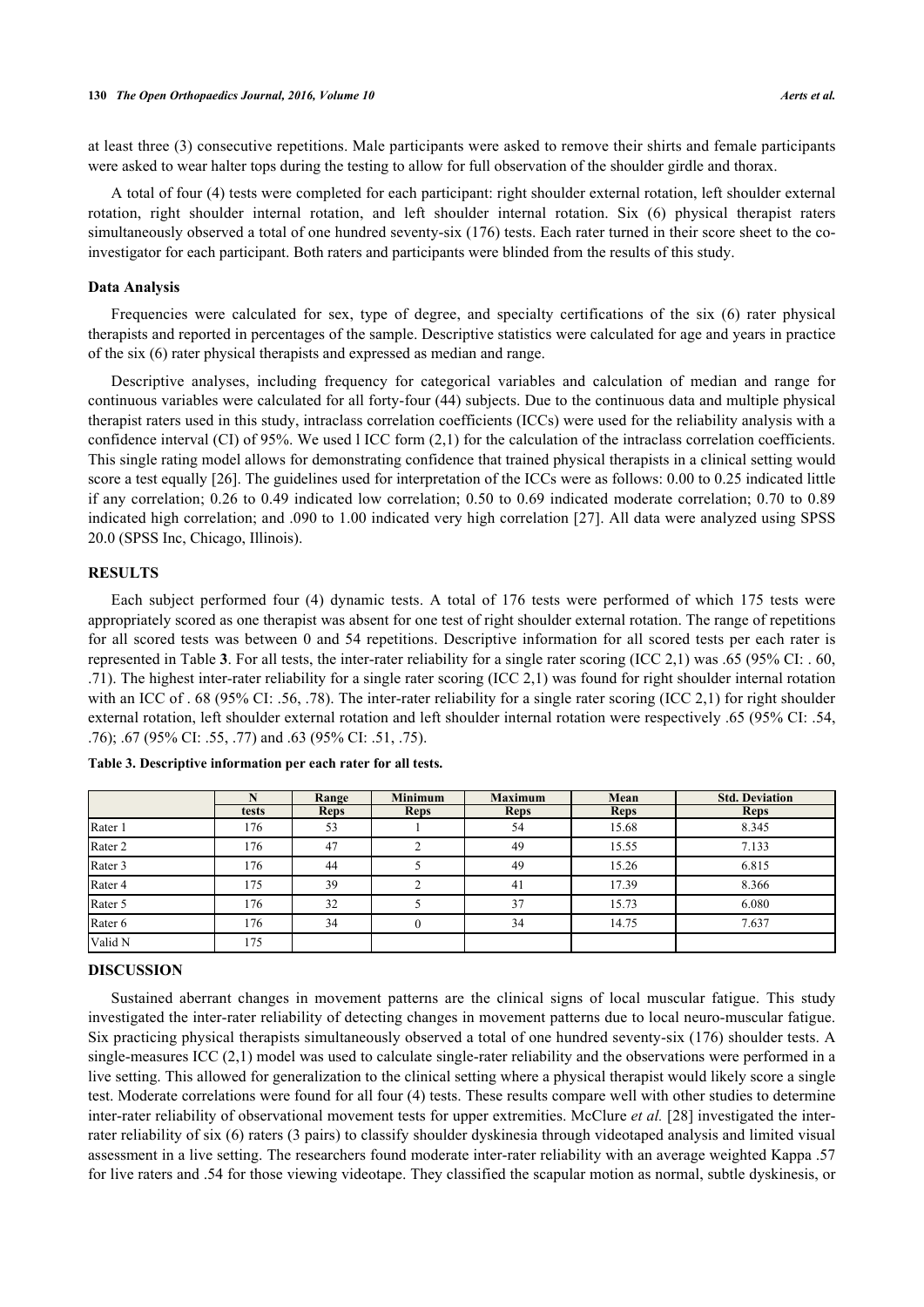obvious dyskinesis. McClure *et al.* felt their findings represented satisfactory reliability of clinicians working in a clinical setting. Kibler *et al.* [[29](#page-8-16)] also used a visually based system for assessing shoulder dyskinesia and reported Kappa coefficients of .42 and .32 for inter-rater reliability among physical therapists and physicians. They concluded reliability was sufficient, with refinement, to allow utilization of this assessment in a clinical setting. Similar results have been reported in lower extremity studies. Davis *et al.* [\[30](#page-8-17)] evaluated inter-rater and intra-rater reliability of active hip abduction. They noted that previous research used movement observation as an appropriate assessment tool for clinicians. Their study used a four point assessment scale and demonstrates an inter-rater reliability ICC (2,1) of .70 (0.56, 0.84). The observational tests reported in the aforementioned studies all used limited scoring categories ranging from two (2) to four (4). The investigators could identify limited studies which used a larger scoring range and quality of movement as scoring parameters.

Moreland *et al.* [[31\]](#page-8-18) investigated the inter-rater reliability of six (6) trunk tests of which three were dynamic endurance tests. Three (3) raters tested thirty-nine (39) subjects during three (3) testing days. They found acceptable inter-rater reliability for dynamic abdominal endurance test (ICC .59), dynamic abdominal endurance test limited to 75 repetitions (ICC .89), and extensor dynamic endurance (ICC .78). The tests were controlled for speed and technique, and tests were stopped when pain occurred. It appeared the tests were dictated by task failure or exhaustion, rather than by subtle changes in movement pattern as is the case in this study.

#### **Limitations and Opportunities for Further Research**

This study has several limitations. The participants in this study were healthy and therefore the results of this study cannot be generalized to a symptomatic population. Although the testing protocol does not allow for pain or other symptoms to arise or increase, the movement changes which may occur in symptomatic individuals may not solely be related to the appearance of muscular fatigue. Fear of further injury may cause aberrant movement patterns to arise earlier than the onset of fatigue.

Although 1) movement analysis is an integral part of the skill set of physical therapists [[32](#page-9-0)], 2) physical therapists believe they are skilled at accurately assessing movement through observation [[33\]](#page-9-1), 3) the six (6) physical therapists functioning as raters were experienced therapists and 4) education was provided in different formats to optimize learning, no assessment of the raters was performed in determining how accurately they could recognize a change in movement patterns. Only one therapist functioning as a rater was familiar with the assessment method prior to the study and uses it in daily clinical practice. The raters were in close proximity to each other. Although the raters were clearly instructed not to interact with each other during the testing sessions, the setting did not exclude potential visual and auditory interaction. This study used a design of six (6) physical therapist raters simultaneously evaluating change in movement patterns in a live dynamic exercise setting. Videotaped subjects with an expert consensus on when actual movement changes occurred and a pre-study competency assessment of the raters may have increased the reliability.

#### **Clinical Implications**

The current study provides support for the medical exercise therapy framework to establish appropriate dose of an exercise in a clinical setting. Practical and clinical limitations of available protocols may prevent therapists from establishing appropriate exercise intensity. In addition, a study from Haas *et al.* [\[34\]](#page-9-2) investigated the clinical decision making in exercise prescription for fall prevention. It revealed evidence of dissonance between prescribing what was thought to be a correct dose on the basis of physiological considerations and prescribing based on a therapist's perception of a patient's adherence. The reliable observation of clinical fatigue allows the clinician to determine the appropriate exercise intensity by ensuring the correct resistance for the targeted amount of repetitions. For example, to increase muscular strength the amount of repetitions should be low and the resistance should be high. The results for right and left shoulder external rotation for two of the study participants are presented in Table**4**. Participant A performed both exercises with a resistance of 1.75kg. The raters indicated a change in movement pattern occurred between 4 and 7 repetitions for right shoulder external rotation and between 5 and 7 for left shoulder external rotation, while exhaustion occurred at 14 and 12 repetitions respectively. Although variability exists at which point fatigue was observed in Participant A, based on the test results, all physical therapists using the medical exercise therapy framework would prescribe a similar exercise dose to obtain the physiological response for gaining muscular strength. Participant B performed external rotation with 2.0kg. The raters indicated a change in movement pattern occurred between 15 and 20 repetitions for right shoulder external rotation and between 12 and 17 for left shoulder external rotation, while exhaustion occurred at 37 and 32 repetitions respectively. Physical therapists would prescribe a similar exercise dose if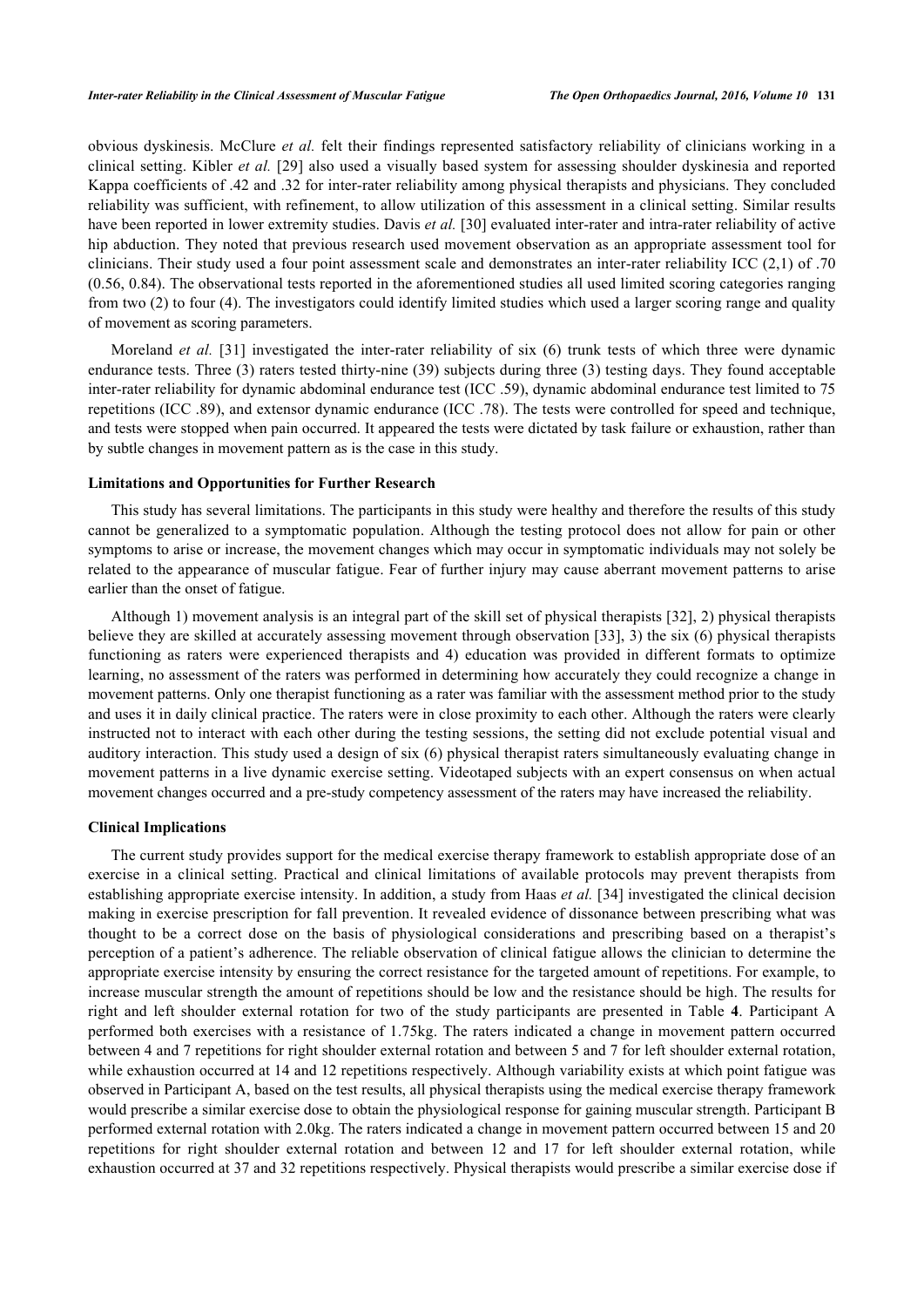the above scenario occurred in the clinic. While exhaustion is easier to identify in a clinical setting, it also increases the risk of further injury or increase of pain. Both examples for Participant A and Participant B demonstrate the difference between the number of repetitions for the occurrence of aberrant movement patterns and exhaustion. Traditional training protocols result in high metabolite accumulation and associated discomfort, pain, and exhaustion. Recent reports from Folland *et al.* and Izquierdo *et al.* suggest that similar gains can be achieved with lower levels of training stimuli with an appropriate level of fatigue [\[35](#page-9-3), [36](#page-9-4)]. Therefore, we recommend that physical therapists prescribe an exercise dose based on the establishment of clinical fatigue.

<span id="page-7-8"></span>

|  |  | Table 4. Example of participant A and B scoring by six raters for shoulder external rotation and level of exhaustion. |
|--|--|-----------------------------------------------------------------------------------------------------------------------|
|  |  |                                                                                                                       |

| Rater         |             |    |                |  |                      |    | <b>Exhaustion</b> |
|---------------|-------------|----|----------------|--|----------------------|----|-------------------|
| Participant A | Repetitions |    |                |  |                      |    |                   |
| Right         |             |    |                |  |                      |    | 4ء                |
| Left          |             |    |                |  |                      |    |                   |
| Participant B | Repetitions |    |                |  |                      |    |                   |
| Right         | 16          | 20 | 10             |  |                      | 18 |                   |
| Left          | 15          | 16 | 1 <sub>7</sub> |  | $\ddot{\phantom{1}}$ | 14 | 32                |

# **CONCLUSION**

This study demonstrated clinical reliability of identification of changes in movement patterns by practicing physical therapists as an appropriate assessment tool of clinical fatigue. The assessment of clinical fatigue can be used to establish appropriate exercise dose for muscular strength and endurance gains. Suggestions for further research include investigating the reliability of assessment of clinical fatigue in a symptomatic population, the reliability of clinical fatigue assessment with different movement patterns, and the potential of increasing reliability with increased education.

## **CONFLICT OF INTEREST**

The authors confirm that this article content has no conflict of interest.

# **ACKNOWLEDGEMENTS**

The authors are thankful for John Carlos Jr. ([carlosjj@andrews.edu](mailto:carlosjj@andrews.edu)) and Leo Wouters in serving as academic and clinical advisors. The authors also thank Eric Thordarson for assisting with the recruitment of participants, and the physical therapist raters in performing the assessments.

#### **REFERENCES**

- <span id="page-7-0"></span>[1] American Physical Therapy Association. Guide to Physical Therapy Practice. Phys Ther 2002; 81(1): 9-744.
- <span id="page-7-1"></span>[2] Taylor NF, Dodd KJ, Shields N, Bruder A. Therapeutic exercise in physiotherapy practice is beneficial: a summary of systematic reviews 2002-2005. Aust J Physiother 2007; 53(1): 7-16. [\[http://dx.doi.org/10.1016/S0004-9514\(07\)70057-0\]](http://dx.doi.org/10.1016/S0004-9514(07)70057-0) [PMID: [17326734](http://www.ncbi.nlm.nih.gov/pubmed/17326734)]
- [3] Health Council of the Netherlands. Therapeutic exercise. 2003. publication no. 22.
- <span id="page-7-2"></span>[4] Smidt N, de Vet HC, Bouter LM, et al. Effectiveness of exercise therapy: a best-evidence summary of systematic reviews. Aust J Physiother 2005; 51(2): 71-85. [\[http://dx.doi.org/10.1016/S0004-9514\(05\)70036-2\]](http://dx.doi.org/10.1016/S0004-9514(05)70036-2) [PMID: [15924510](http://www.ncbi.nlm.nih.gov/pubmed/15924510)]
- <span id="page-7-3"></span>[5] Ciolek DE, Hwang WC. CY 2008 Outpatient Therapy Utilization Report Medicare. In: Federal Healthcare Organization. Baltimore, MD:
- STATS Task Order 2010. [6] Kandilov A, Lyda-McDonald B, Drozd EM. Developing outpatient therapy payment alternatives (DOTPA): 2007 Utilization Report.
- <span id="page-7-4"></span>Research Triangle Park, NC: RTI International 2009.
- <span id="page-7-5"></span>[7] Osterås H, Torstensen TA. The dose-response effect of medical exercise therapy on impairment in patients with unilateral longstanding subacromial pain. Open Orthop J 2010; 4: 1-6. [\[http://dx.doi.org/10.2174/1874325001004010001\]](http://dx.doi.org/10.2174/1874325001004010001) [PMID: [20148093](http://www.ncbi.nlm.nih.gov/pubmed/20148093)]
- <span id="page-7-6"></span>[8] Bertocci GE, Munin MC, Frost KL, Burdett R, Wassinger CA, Fitzgerald SG. Isokinetic performance after total hip replacement. Am J Phys Med Rehabil 2004; 83(1): 1-9. [\[http://dx.doi.org/10.1097/01.PHM.0000098047.26314.93](http://dx.doi.org/10.1097/01.PHM.0000098047.26314.93)] [PMID: [14709968\]](http://www.ncbi.nlm.nih.gov/pubmed/14709968)
- <span id="page-7-7"></span>[9] Slade SC, Keating JL. Exercise prescription: a case for standardized reporting. Br J Sports Med 2011; 46(16): 1110-3. [\[http://dx.doi.org/10.1136/bjsports-2011-090290](http://dx.doi.org/10.1136/bjsports-2011-090290)] [PMID: [22089077](http://www.ncbi.nlm.nih.gov/pubmed/22089077)]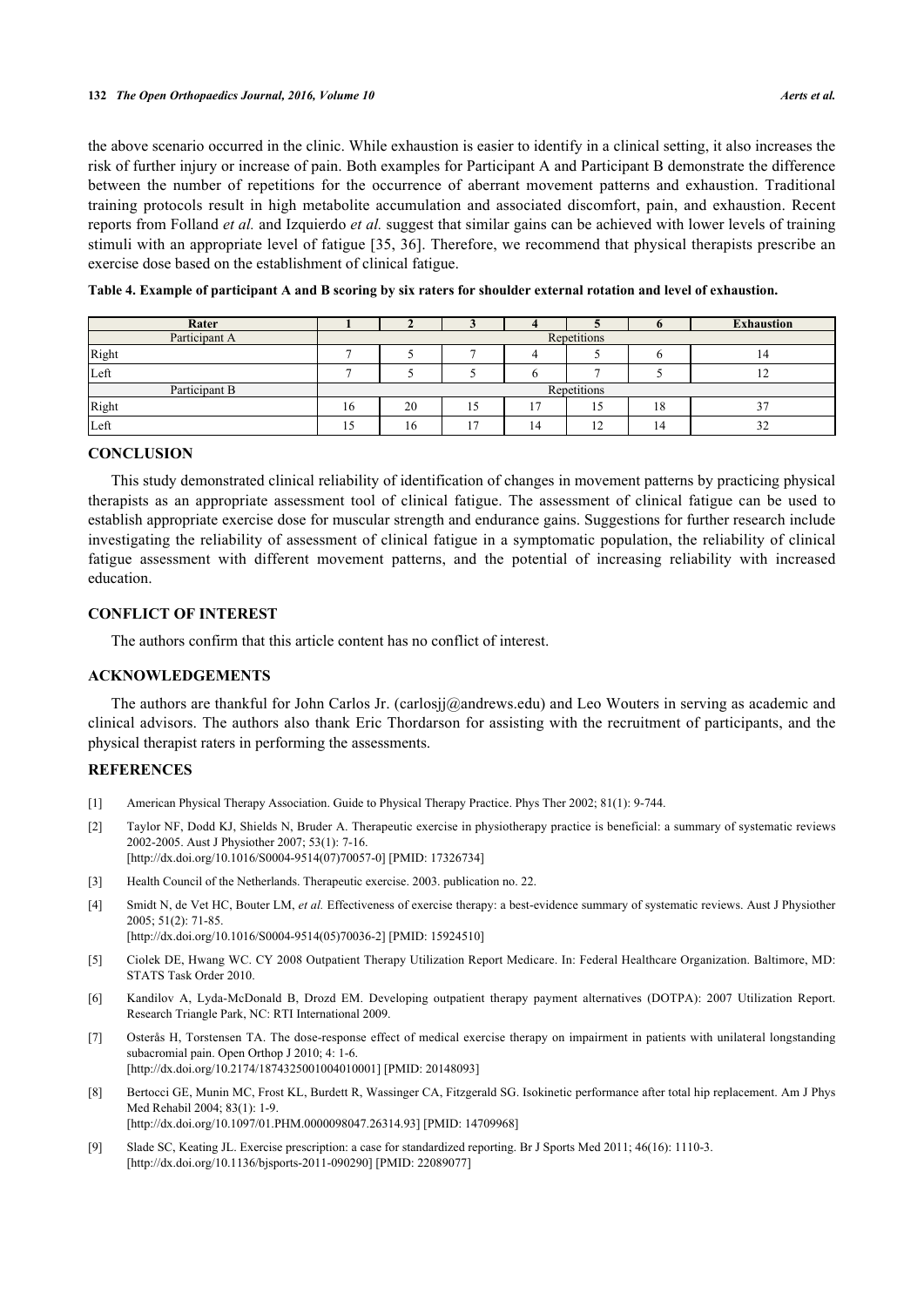[10] Deschenes MR, Kraemer WJ. Performance and physiologic adaptations to resistance training. Am J Phys Med Rehabil 2002; 81(11)(Suppl.): S3-S16. [\[http://dx.doi.org/10.1097/00002060-200211001-00003](http://dx.doi.org/10.1097/00002060-200211001-00003)] [PMID: [12409807\]](http://www.ncbi.nlm.nih.gov/pubmed/12409807)

[11] Carpinelli RN, Otto RM, Winett RA. A critical analysis of the ACSM position stand on resistance training: Insufficient evidence to support recommended training protocols. Int Electron J 2004 [cited 2006 September 30]; 7(3): 1-60. JEP online. Available from: <http://www.asep.org/jeponline/JEPhome.php>

- [12] Campos GE, Luecke TJ, Wendeln HK, *et al.* Muscular adaptations in response to three different resistance-training regimens: specificity of repetition maximum training zones. Eur J Appl Physiol 2002; 88(1-2): 50-60. [\[http://dx.doi.org/10.1007/s00421-002-0681-6\]](http://dx.doi.org/10.1007/s00421-002-0681-6) [PMID: [12436270](http://www.ncbi.nlm.nih.gov/pubmed/12436270)]
- <span id="page-8-0"></span>[13] Rhea MR, Phillips WT, Burkett LN, *et al.* A comparison of linear and daily undulating periodized programs with equated volume and intensity for local muscular endurance. J Strength Cond Res 2003; 17(1): 82-7. [PMID: [12580661\]](http://www.ncbi.nlm.nih.gov/pubmed/12580661)
- <span id="page-8-1"></span>[14] McArdle W, Katch F, Katch V. Essentials of Exercise Physiology. 3<sup>rd</sup> ed. Philadelphia, PA: Lippincott CO 2006.
- <span id="page-8-2"></span>[15] Binder-Macleod SA, Snyder-Mackler L. Muscle fatigue: clinical implications for fatigue assessment and neuromuscular electrical stimulation. Phys Ther 1993; 73(12): 902-10. [PMID: [8248298\]](http://www.ncbi.nlm.nih.gov/pubmed/8248298)
- <span id="page-8-3"></span>[16] Kent-Braun JA. Central and peripheral contributions to muscle fatigue in humans during sustained maximal effort. Eur J Appl Physiol Occup Physiol 1999; 80(1): 57-63. [\[http://dx.doi.org/10.1007/s004210050558\]](http://dx.doi.org/10.1007/s004210050558) [PMID: [10367724](http://www.ncbi.nlm.nih.gov/pubmed/10367724)]
- <span id="page-8-4"></span>[17] Bigland-Ritchie B, Woods JJ. Changes in muscle contractile properties and neural control during human muscular fatigue. Muscle Nerve 1984; 7(9): 691-9. [\[http://dx.doi.org/10.1002/mus.880070902](http://dx.doi.org/10.1002/mus.880070902)] [PMID: [6100456\]](http://www.ncbi.nlm.nih.gov/pubmed/6100456)
- <span id="page-8-5"></span>[18] Søgaard K, Gandevia SC, Todd G, Petersen NT, Taylor JL. The effect of sustained low-intensity contractions on supraspinal fatigue in human elbow flexor muscles. J Physiol 2006; 573(Pt 2): 511-23. [\[http://dx.doi.org/10.1113/jphysiol.2005.103598\]](http://dx.doi.org/10.1113/jphysiol.2005.103598) [PMID: [16556656](http://www.ncbi.nlm.nih.gov/pubmed/16556656)]
- <span id="page-8-6"></span>[19] Enoka RM, Duchateau J. Muscle fatigue: what, why and how it influences muscle function. J Physiol 2008; 586(1): 11-23. [\[http://dx.doi.org/10.1113/jphysiol.2007.139477\]](http://dx.doi.org/10.1113/jphysiol.2007.139477) [PMID: [17702815](http://www.ncbi.nlm.nih.gov/pubmed/17702815)]
- <span id="page-8-7"></span>[20] Fulco CS, Lewis SF, Frykman PN, *et al.* Muscle fatigue and exhaustion during dynamic leg exercise in normoxia and hypobaric hypoxia. J Appl Physiol 1996; 81(5): 1891-900. [PMID: [8941506\]](http://www.ncbi.nlm.nih.gov/pubmed/8941506)
- <span id="page-8-8"></span>[21] Saey D, Troosters T. Measuring skeletal muscle strength and endurance, from bench to bedside. Clin Invest Med 2008; 31(5): E307-11. [PMID: [18980724\]](http://www.ncbi.nlm.nih.gov/pubmed/18980724)
- <span id="page-8-9"></span>[22] Udermann BE, Mayer JM, Graves JE, Murray SR. Quantitative assessment of lumbar paraspinal muscle endurance. J Athl Train 2003; 38(3): 259-62.
	- [PMID: [14608437\]](http://www.ncbi.nlm.nih.gov/pubmed/14608437)
- <span id="page-8-10"></span>[23] Henry TJ, Lephart SM, Giraldo J, Stone D, Fu FH. The effect of muscle fatigue on muscle force couple activation of the shoulder. J Sport Rehabil 2001; 10: 246-56.
- <span id="page-8-11"></span>[24] Voight ML, Hardin JA, Blackburn TA, Tippett S, Canner GC. The effects of muscle fatigue on and the relationship of arm dominance to shoulder proprioception. J Orthop Sports Phys Ther 1996; 23(6): 348-52. [\[http://dx.doi.org/10.2519/jospt.1996.23.6.348](http://dx.doi.org/10.2519/jospt.1996.23.6.348)] [PMID: [8727014\]](http://www.ncbi.nlm.nih.gov/pubmed/8727014)
- <span id="page-8-12"></span>[25] Grimsby O, Rivard J. Science, theory in orthopaedic manual physical therapy. Taylonville, UT: The Academy of Graduate Physical Therapy Inc 2008; vol. 1: p. 358.
- <span id="page-8-13"></span>[26] Portney L, Watkins M. Foundations of Clinical Research. 2<sup>nd</sup> ed. Upper Saddle River, New Jersey: Prentice-Hall, Inc. 2000.
- <span id="page-8-14"></span>[27] Munro BH. Statistical Methods for Health Care Research. Philadelphia, PA: Lippincott Williams & Wilkins 2005.
- <span id="page-8-15"></span>[28] McClure P, Tate AR, Kareha S, Irwin D, Zlupko E. A clinical method for identifying scapular dyskinesis, part 1: reliability. J Athl Train  $2009 \cdot 44(2) \cdot 160 - 4$ [\[http://dx.doi.org/10.4085/1062-6050-44.2.160](http://dx.doi.org/10.4085/1062-6050-44.2.160)] [PMID: [19295960\]](http://www.ncbi.nlm.nih.gov/pubmed/19295960)
- <span id="page-8-16"></span>[29] Kibler WB, Uhl TL, Maddux JW, Brooks PV, Zeller B, McMullen J. Qualitative clinical evaluation of scapular dysfunction: a reliability study. J Shoulder Elbow Surg 2002; 11(6): 550-6. [\[http://dx.doi.org/10.1067/mse.2002.126766\]](http://dx.doi.org/10.1067/mse.2002.126766) [PMID: [12469078](http://www.ncbi.nlm.nih.gov/pubmed/12469078)]
- <span id="page-8-17"></span>[30] Davis AM, Bridge P, Miller J, Nelson-Wong E. Interrater and intrarater reliability of the active hip abduction test. J Orthop Sports Phys Ther 2011; 41(12): 953-60. [\[http://dx.doi.org/10.2519/jospt.2011.3684](http://dx.doi.org/10.2519/jospt.2011.3684)] [PMID: [22030553\]](http://www.ncbi.nlm.nih.gov/pubmed/22030553)
- <span id="page-8-18"></span>[31] Moreland J, Finch E, Stratford P, Balsor B, Gill C. Interrater reliability of six tests of trunk muscle function and endurance. J Orthop Sports Phys Ther 1997; 26(4): 200-8. [\[http://dx.doi.org/10.2519/jospt.1997.26.4.200](http://dx.doi.org/10.2519/jospt.1997.26.4.200)] [PMID: [9310911\]](http://www.ncbi.nlm.nih.gov/pubmed/9310911)